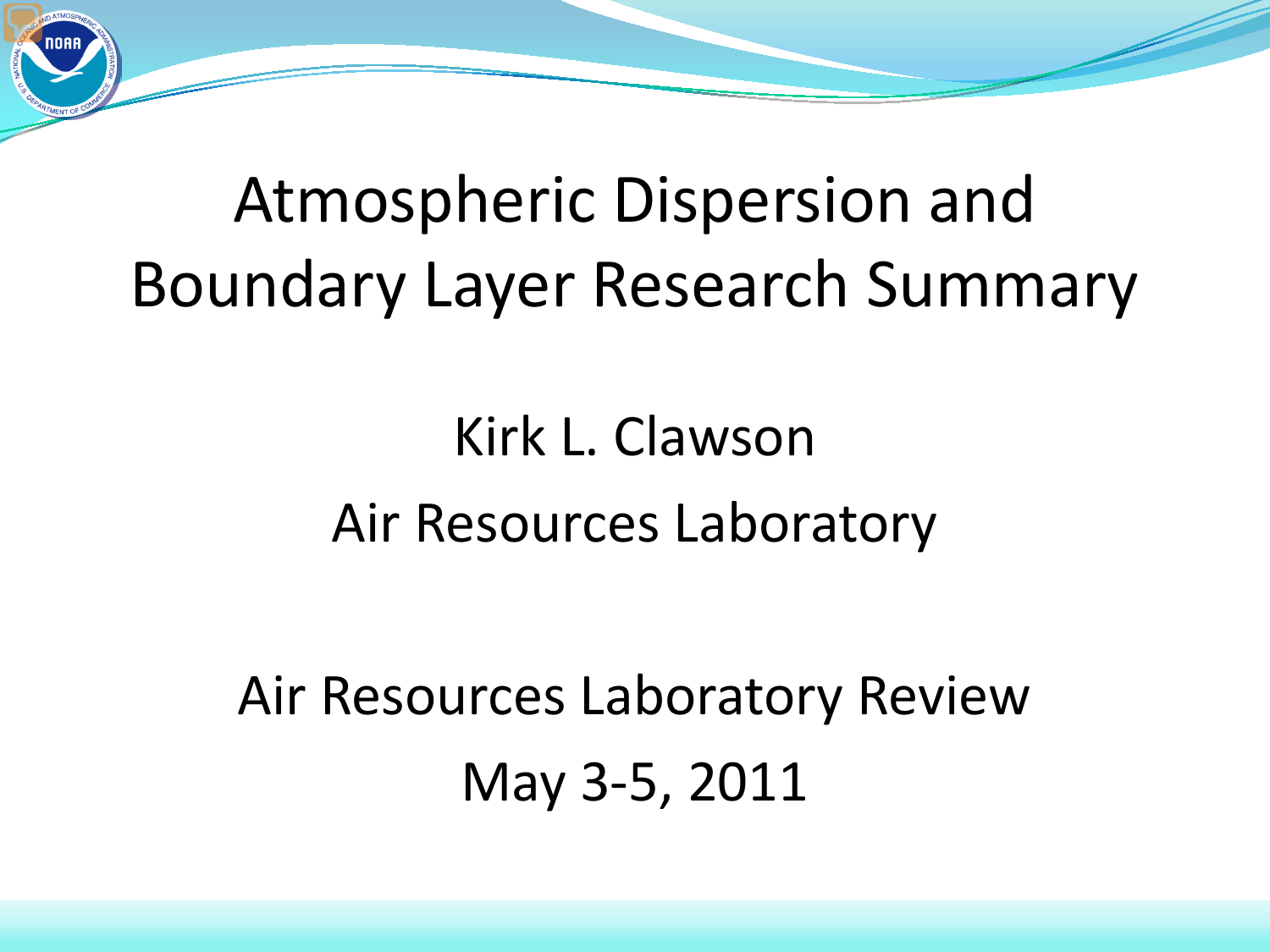# Atmospheric Dispersion and Boundary Layer Posters and Demonstrations

ARL Work Supporting Wind Energy The Chris Vogel Harvard Flux Work **Ed Dumas** READY & WOC Tool Glenn Rolph HYSPLIT Decision Support Tool for INL EOC Brad Reese Atmospheric Tracer Technologies **Roger Carter** Roger Carter Balloon Technologies **Randy Johnson** Balloon Technologies Extreme Turbulence (ET) Probe Rick Eckman Best Aircraft Turbulence (BAT) Probe Fasse Ed Dumas

Topic **Presenter**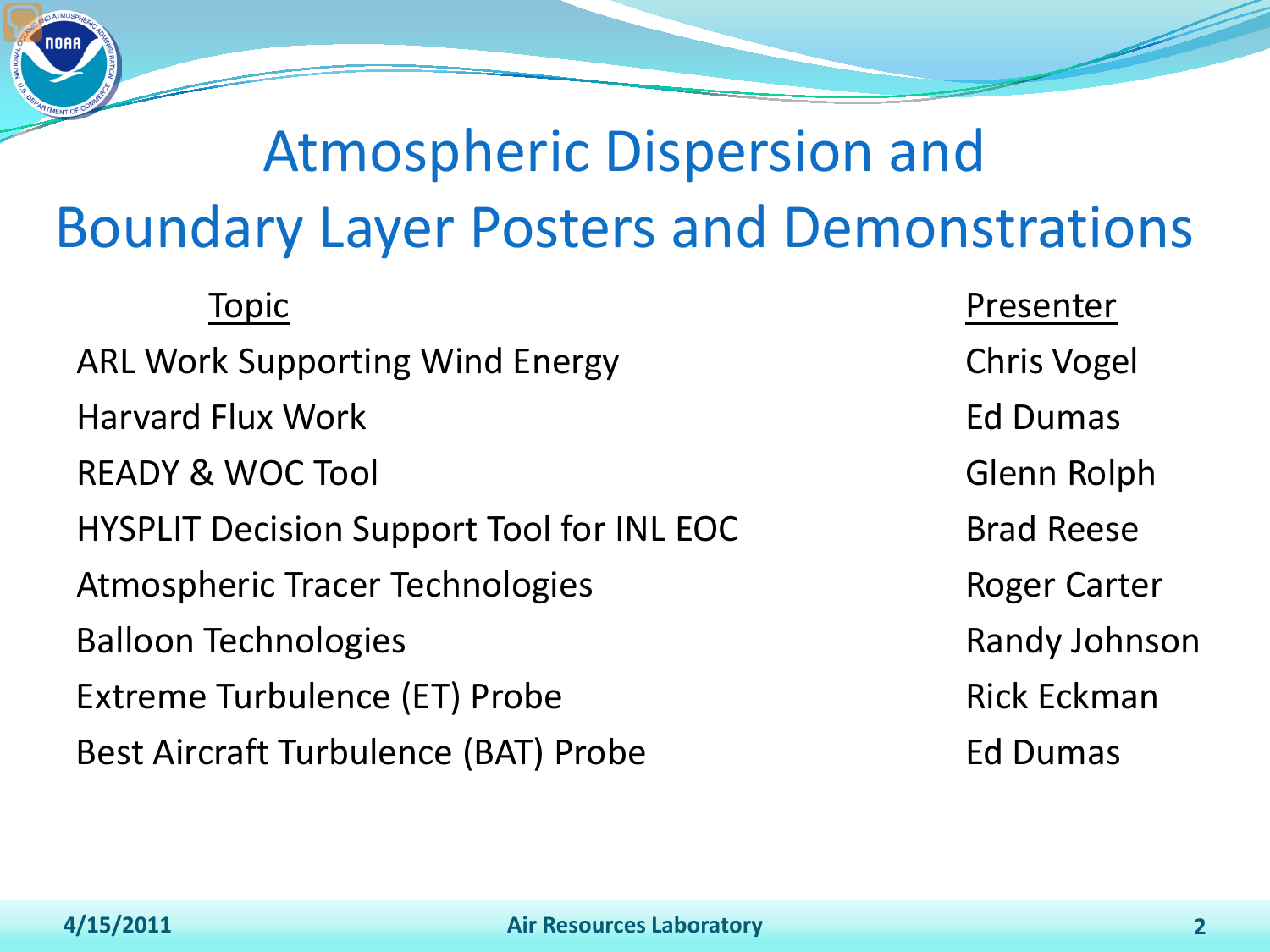## Summary of ARL's

### Atmospheric Dispersion Research Program

- **Two components: modeling and measurements**
- Two world-class examples:
	- HYSPLIT model
	- Atmospheric Tracers
- Many other program elements
	- Decision Support Tools
	- Mesonets
	- Custom Instrument Development
- Collaborate with and support other NOAA entities, DOE, DOD, DHS, FAA, USGS, ICAO, NASA, etc.
- The program is in transition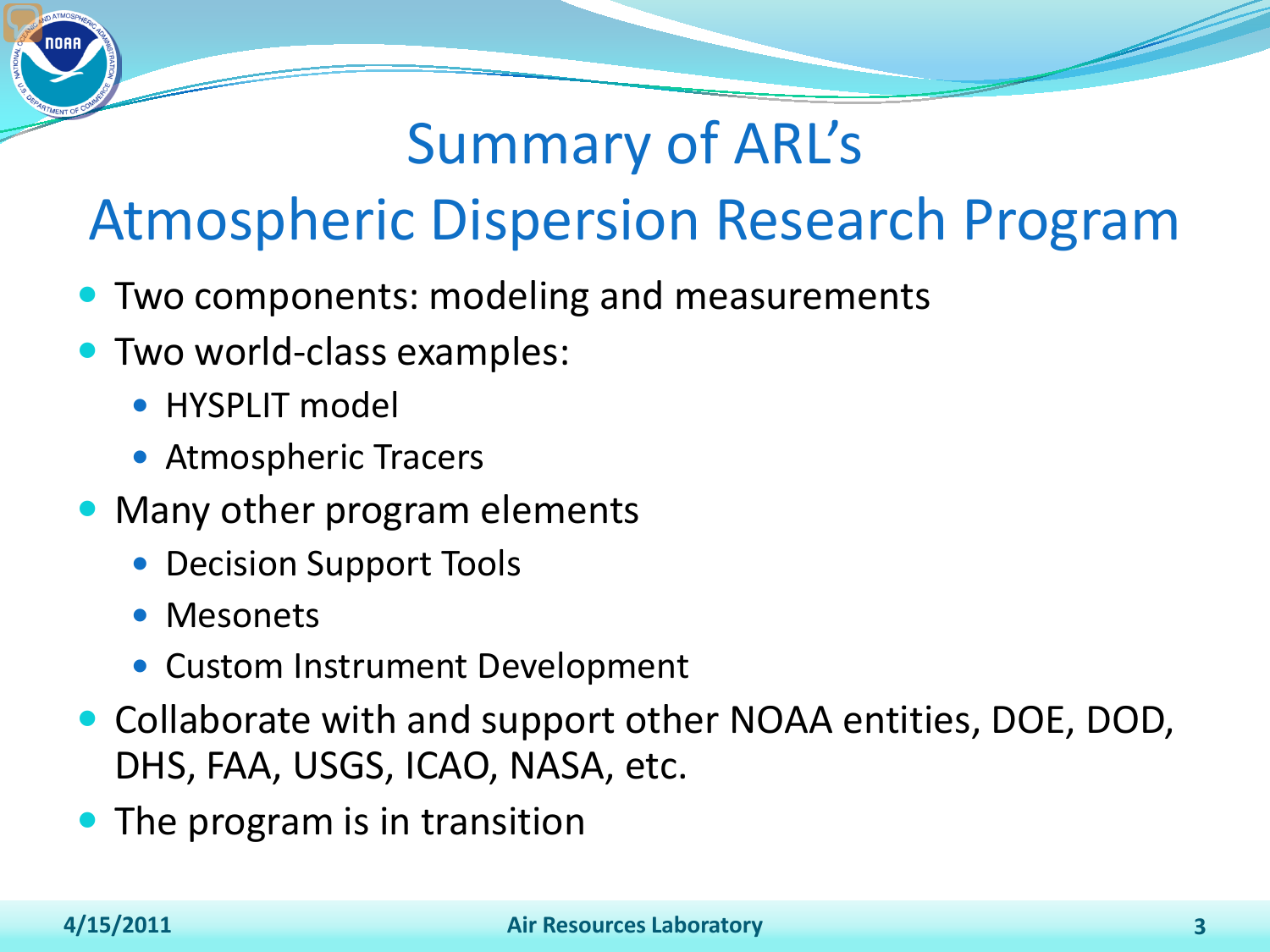## Summary of ARL's Boundary Layer Research Program

- New field of endeavor, and outgrowth from dispersion research
- ARL-developed instruments
	- ET Probe
	- Smart Balloon
	- BAT Probe
- **Urban and complex terrain mesonets**
- Renewable wind energy forecast research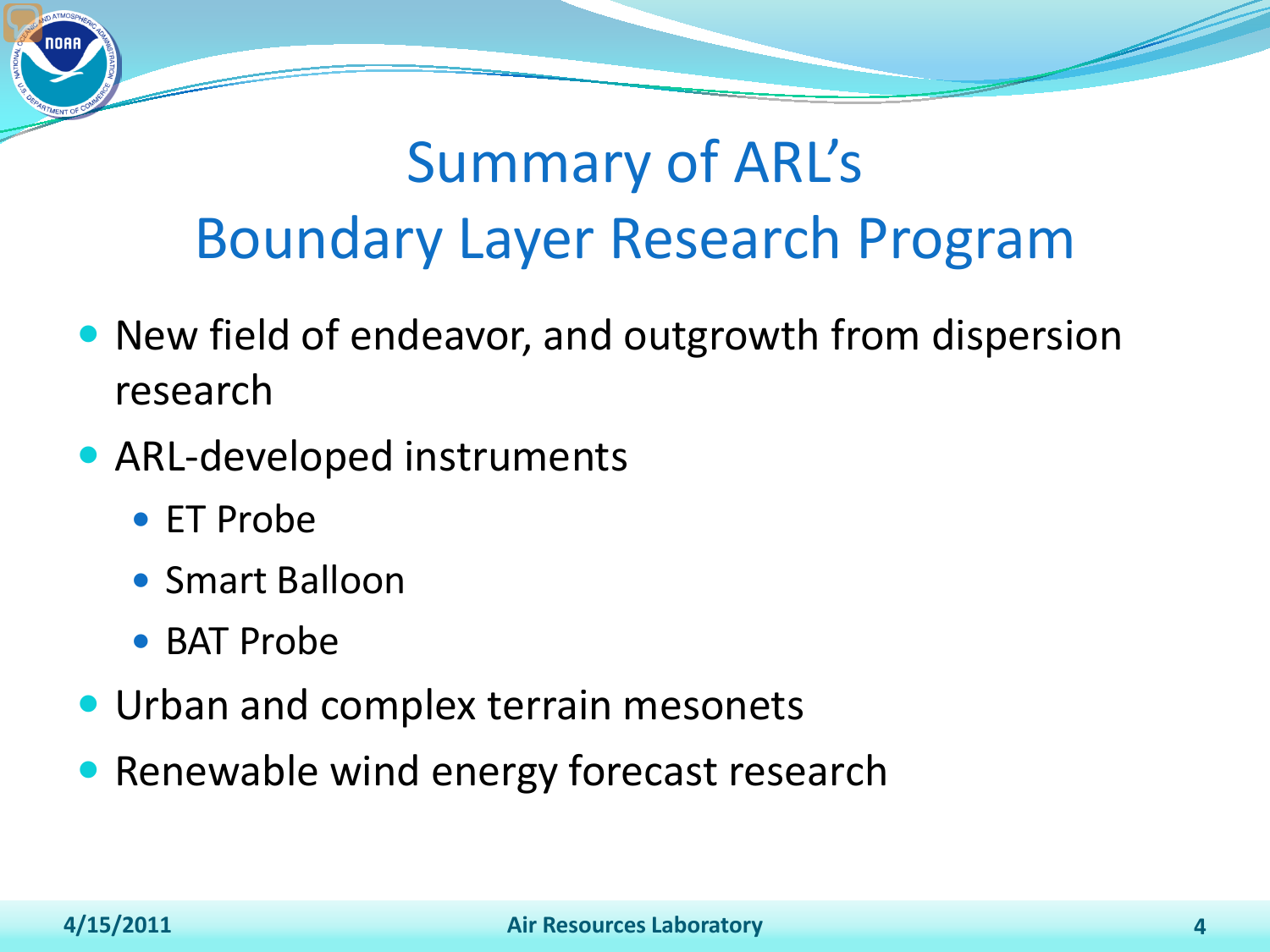### Indicators of Preeminence



**Journals** 



#### **4/15/2011 Air Resources Laboratory 5**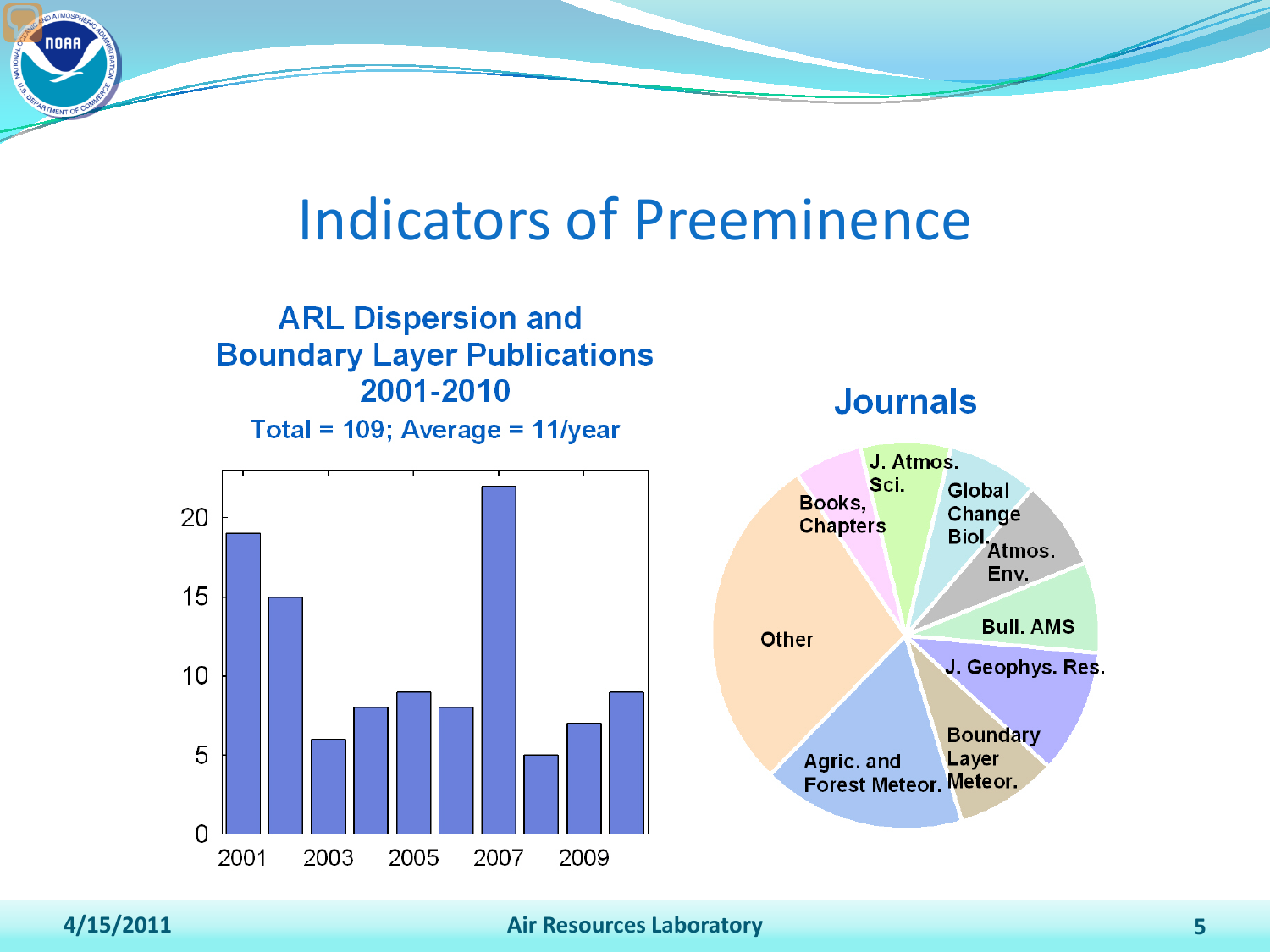### Indicators of Preeminence (cont.)

- Department of Commerce Gold, Silver and Bronze Medals
- National and international recognition, adoption and use of research, tools and data
- Long-term funding relationships that have existed for more than 60 years
- Requests by funding agencies for our participation in highly visible experiments and modeling efforts
- **Frequent mention in journal articles and scientific** meetings
- Widespread media coverage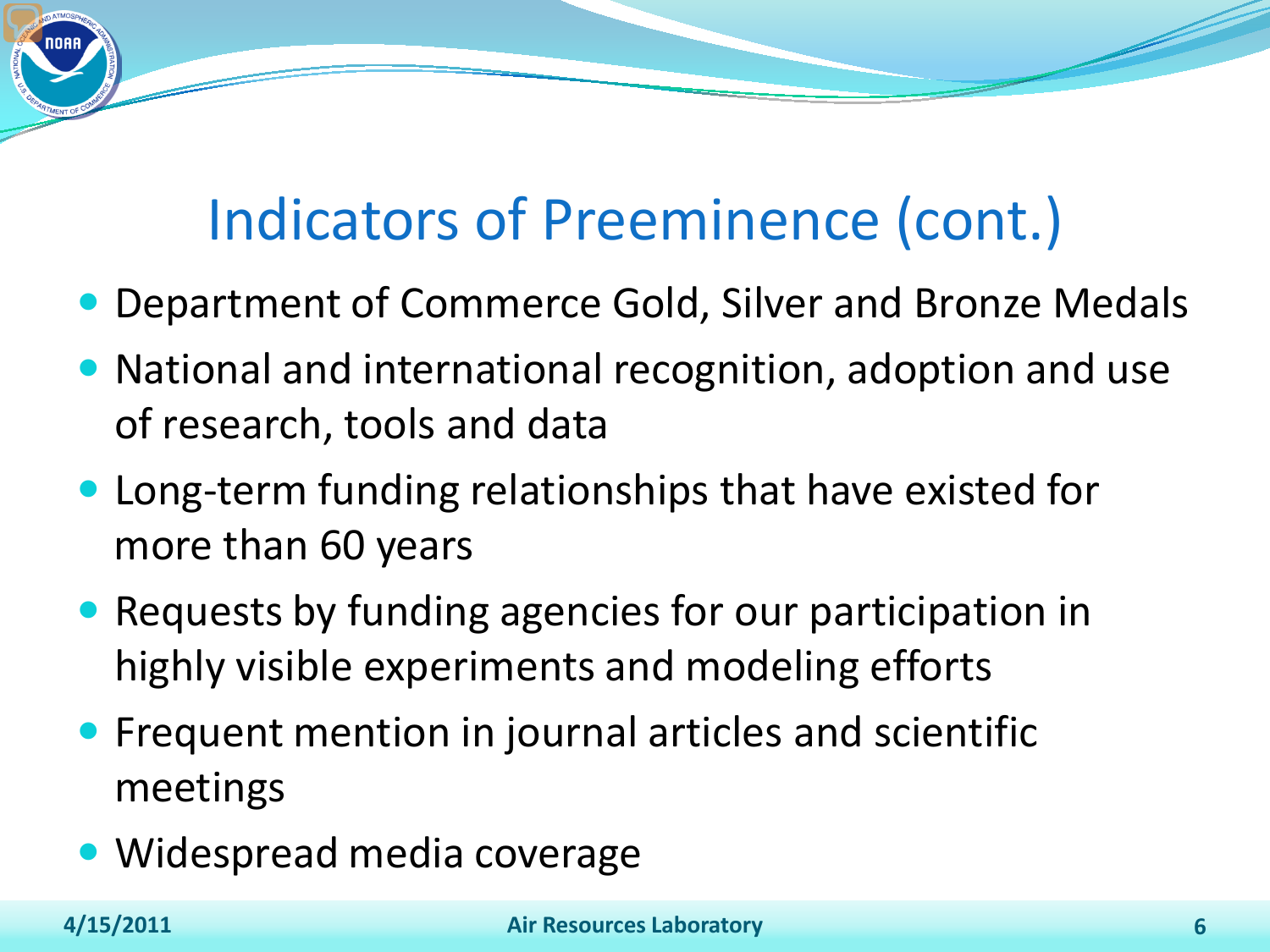### Future Plans

### Dispersion Research & Development

- Increase integration and enhancement of a NOAA-wide plume prediction capability
- Closer coupling of dispersion and meteorology models
- Dispersion model integration into AWIPS-II
- Improved HYSPLIT initialization with observations as given in Volcanic Ash Advisory
- Develop new tracers with lower GWP
- Develop lower cost autonomous fast-response measurements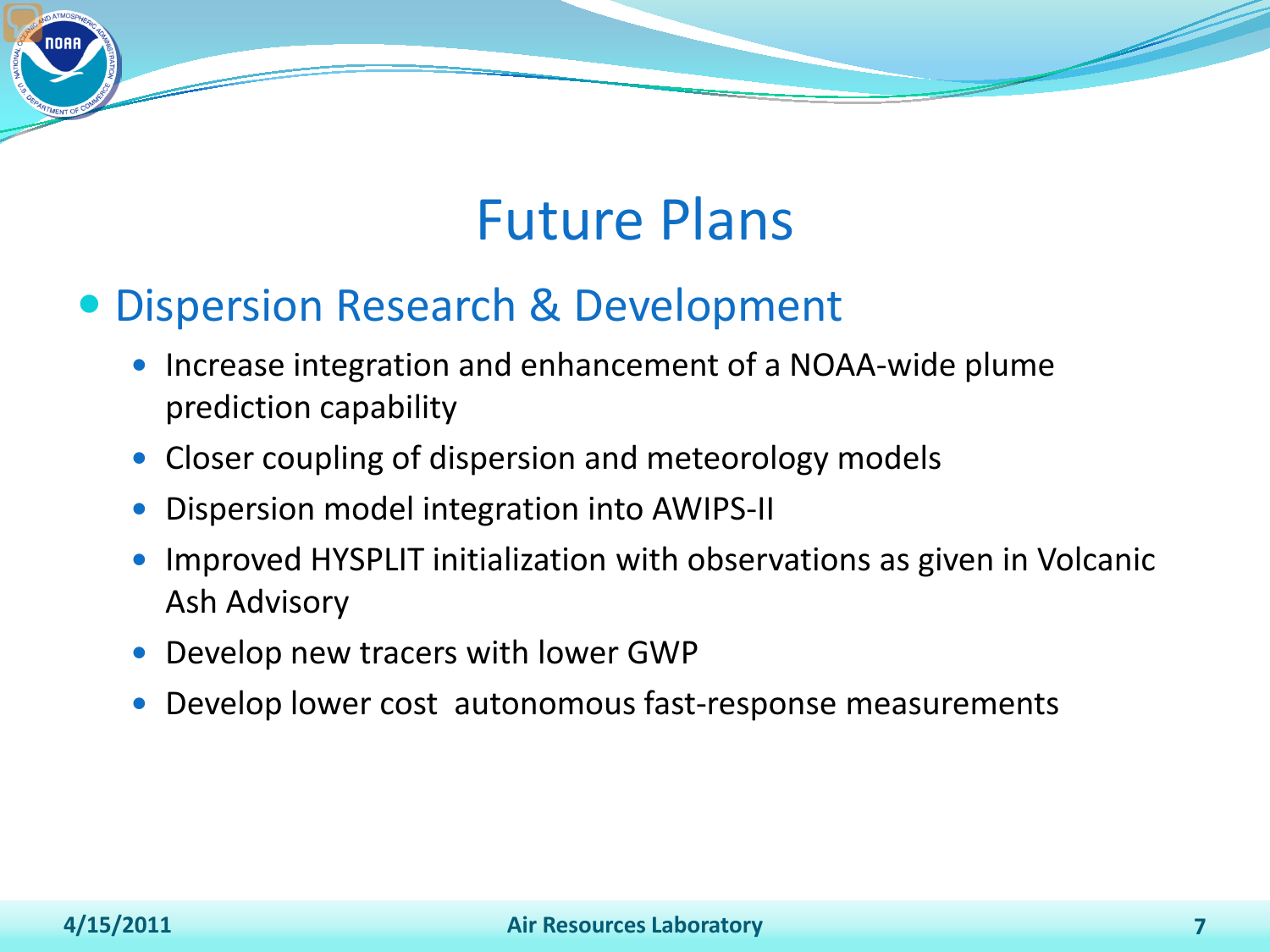### Future Plans

### Boundary Layer Research & Development

- Develop urban observatory for in-situ vertical observations of mean and turbulent winds and temperature
- Continue long-term collaboration and partnerships with federal agencies
- Support renewable energy weather-related research, particularly wind energy
- Improve satellite calibration & validation algorithms for land surface temperature and soil moisture using *in situ* measurements

Continue and increase cross-divisional collaborations